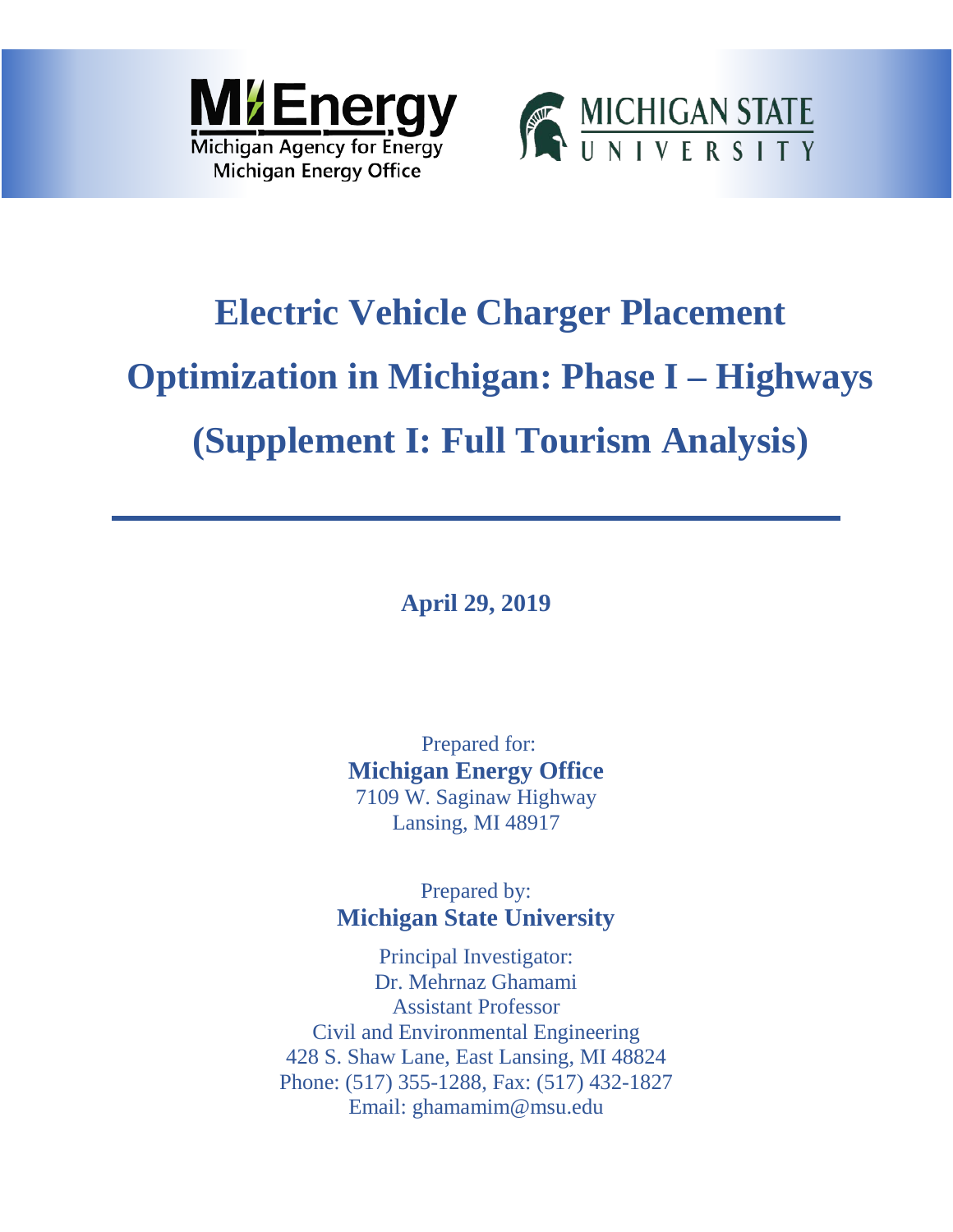#### **Authors**

Dr. Mehrnaz Ghamami (PI) Assistant Professor<sup>[1](#page-1-0)</sup> Phone: (517) 355-1288, Fax: (517) 432-1827 Email: [ghamamim@msu.edu](mailto:ghamamim@msu.edu)

Dr. Ali Zockaie (Co-PI)<sup>1</sup> Assistant Professor Phone: (517) 355-8422, Fax: (517) 432-1827 Email : [zockaiea@msu.edu](mailto:zockaiea@msu.edu)

> Dr. Joy Wang<sup>[2](#page-1-1)</sup> Specialist Phone: (517) 284-6894 Email: [wangj3@michigan.gov](mailto:wangj3@michigan.gov)

Dr. Steven Miller (Co-PI)<sup>[3](#page-1-2)</sup> Director of Center for Economic Analysis Phone: (517) 355-2153 Email: [mill1707@msu.edu](mailto:mill1707@msu.edu)

| Mohammadreza Kavianipour <sup>1</sup> | MohammadHossein (Sam) Shojaei <sup>1</sup> | Fatemeh Fakhrmoosavi <sup>1</sup> |
|---------------------------------------|--------------------------------------------|-----------------------------------|
| <b>Doctoral Researcher</b>            | <b>Doctoral Researcher</b>                 | Doctoral Researcher               |
| Email: kavianip@egr.msu.edu           | Email: shojaeim@msu.edu                    | Email: moosavi@msu.edu            |
| Laura Hohnstadt <sup>1</sup>          | Harprinderjot Singh <sup>1</sup>           |                                   |
| Undergraduate Researcher              | <b>Doctoral Researcher</b>                 |                                   |

Email: [singhh24@msu.edu](mailto:singhh24@msu.edu)

Email: [hohnsta2@msu.edu](mailto:hohnsta2@msu.edu)

<span id="page-1-0"></span><sup>1</sup> Department of Civil and Environmental Engineering, Michigan State University, 428 S. Shaw Lane, East Lansing, MI 48824

<span id="page-1-1"></span><sup>2</sup> Michigan Energy Office, Michigan Agency for Energy, P.O. Box 30221, 7109 W. Saginaw Hwy, Lansing, MI 48909

<span id="page-1-2"></span><sup>3</sup> Department of Agricultural, Food, and Resource Economics, Michigan State University, Morrill Hall of Agriculture, 446 W Circle Dr Room 88, East Lansing, MI 48824 U.S.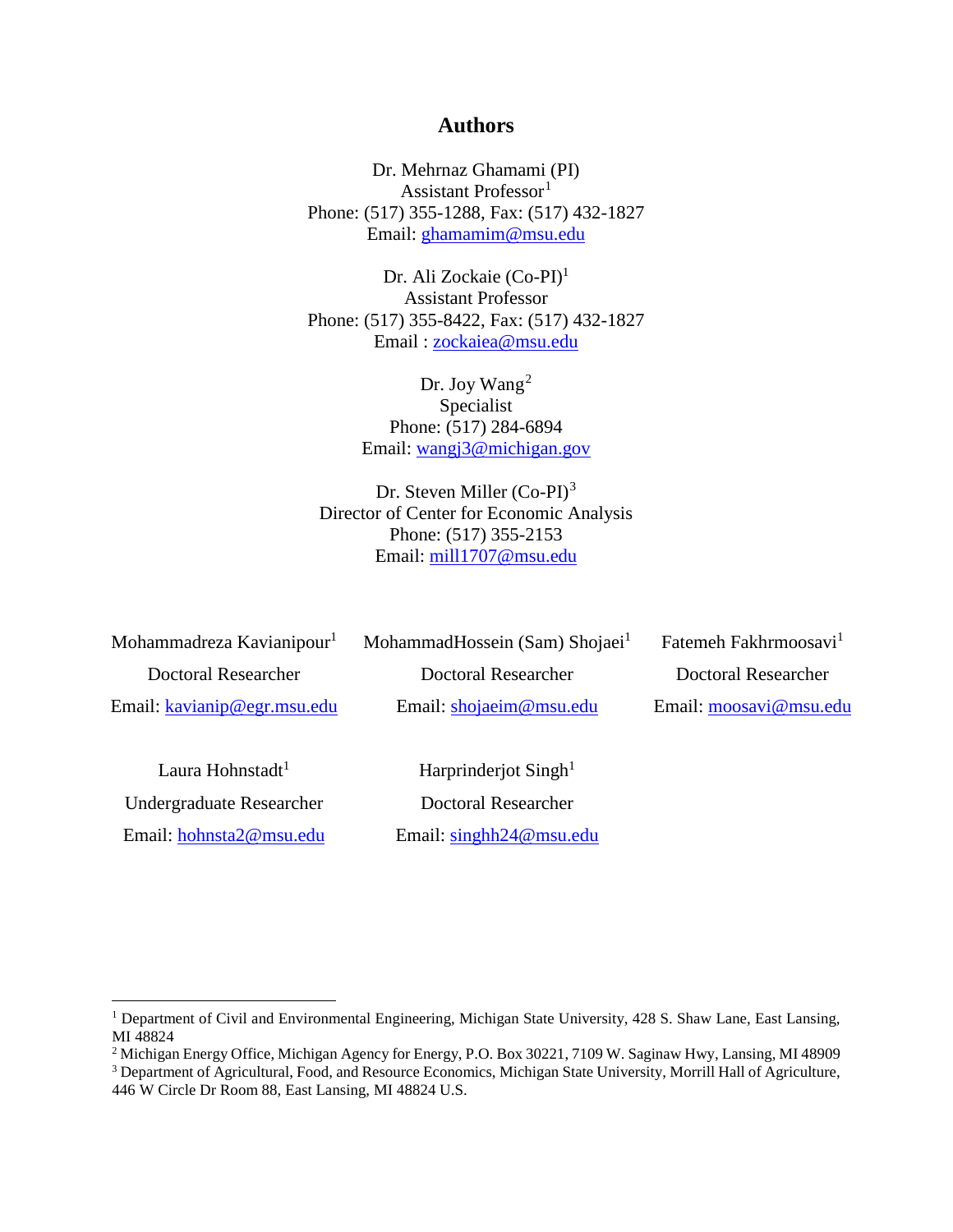## **ACKNOWLEDGEMENTS**

The Michigan State University researchers would like to acknowledge the Michigan Energy Office (MEO) for its forward thinking and sponsorship, understanding the timeliness of the topic, and supporting this unique approach to allocating electric vehicle charging infrastructure. We are grateful to the MEO team for arranging stakeholder meetings that enabled the research team to obtain the necessary information for the analysis. Lastly, but not least, we thank the many stakeholders below for their engagement, willingness to share data and insights, and their valued partnership.

#### **Auto Companies**

- Ford Motor Company
- General Motors
- **Toyota**

#### **Transmission and Utility Companies**

- **American Transmission Company**
- Cherryland Electric Cooperative
- Consumers Energy
- **DTE** Energy
- Great Lakes Energy Cooperative
- Indiana Michigan Power
- **ITC Transmission Company**
- Lansing Board of Water and Light
- **Michigan Electric Cooperative Association**
- **Michigan Municipal Electric Association**
- **Wolverine Power Cooperative**

#### **Charging Station Companies**

- ChargePoint
- **Greenlots**

#### **Electric Vehicle Drivers & Owners**

#### **National Organizations**

- **Electrify America**
- National Association of State Energy Officials

#### **Other**

- 5 Lakes Energy
- Center for Automotive Research
- City of Ann Arbor
- Clean Fuels Michigan
- Corrigan Oil
- **Ecology Center**
- **Meijer**
- **Michigan Agency for Energy**
- **Michigan Department of Environmental Quality**
- **Michigan Department of Natural Resources**
- **Michigan Department of Transportation**
- **Michigan Economic Development Corporation**
- **Michigan Energy Innovation Business Council**
- **Michigan Environmental Council**
- **Michigan Public Service Commission**
- NextEnergy
- Sierra Club

*This work was supported by the Michigan Energy Office under Award Number MEO-18-007.*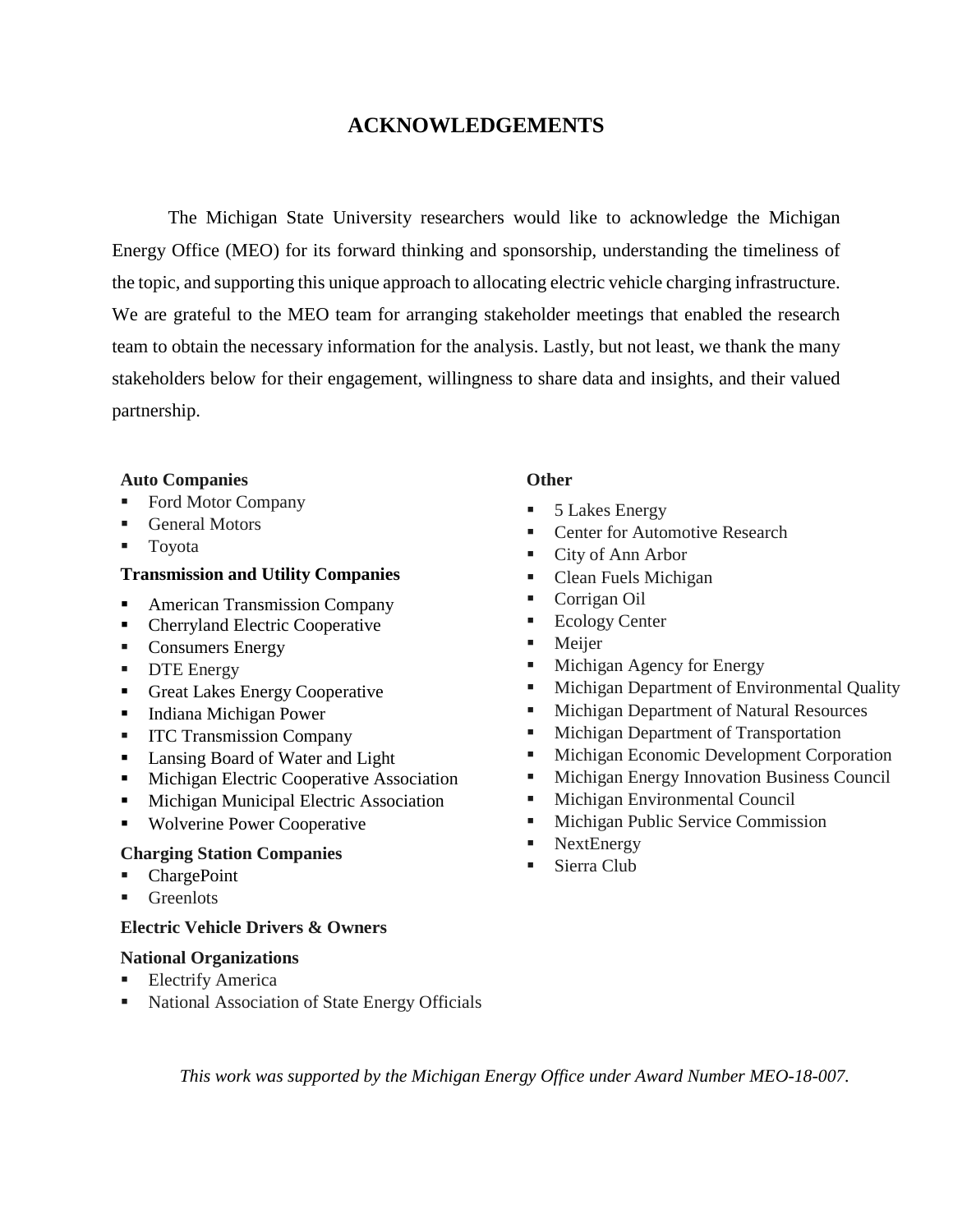# **Contents**

## **List of Tables**

| Table 1 - Number of Charging Stations, Charging Outlets and Required Investment for each      |  |
|-----------------------------------------------------------------------------------------------|--|
|                                                                                               |  |
| Table 1A - Distribution of Charging Outlets in Considering Optimized Placement in Bare-Bone   |  |
| Charging network Plus Tourism Support Charging Stations, Compared with Tourism Support        |  |
|                                                                                               |  |
| Table 2A - Assigned Nodes to Cover Tourism Demand of National and State Parks in the State of |  |
|                                                                                               |  |

# **List of Figures**

| Figure 1. National and State Parks in Michigan, Grouped with the Closest Candidate Points Based |  |
|-------------------------------------------------------------------------------------------------|--|
|                                                                                                 |  |
| Figure 2. Charger Placement (Charging Stations and Outlets Numbers) for 2030 with 70 kWh        |  |
|                                                                                                 |  |
| Figure 3. Visualized Location of Charging Stations and Number of Charging Outlets under         |  |
|                                                                                                 |  |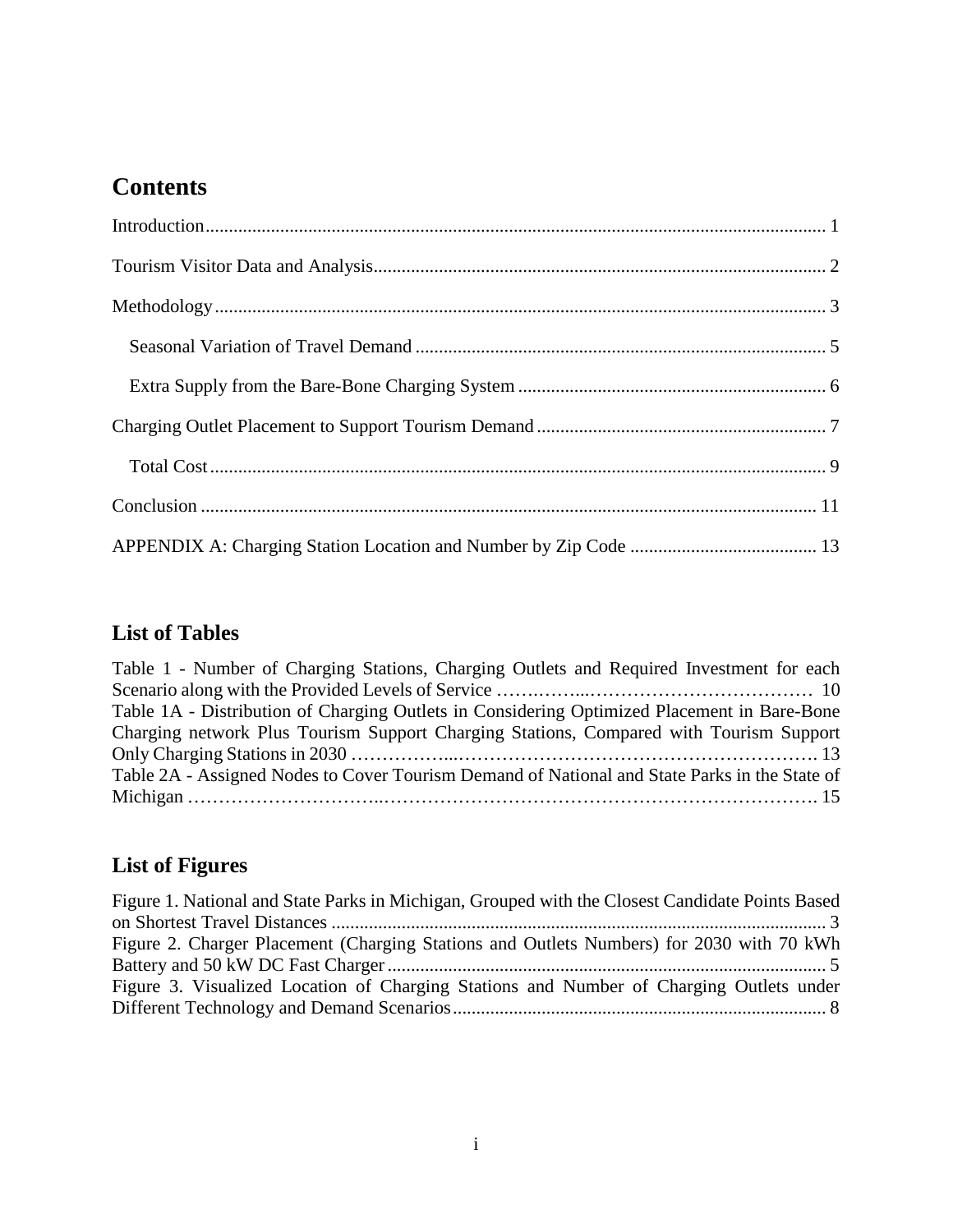#### <span id="page-4-0"></span>**Introduction**

The first phase of EV Charger Placement project aims to locate DC fast charging stations in the state of Michigan to ensure feasibility of all long distance trips for electric vehicle (EV) users, within the state, and also to neighboring states and Canada. The project aims to minimize the total investment cost, as well as user delay. The former includes cost of charger equipment, land acquisition cost, and electricity provision cost, and the latter includes charging, waiting, and detour delays.

In the published report for the first phase of this project (Ghamami et al., 2019), the travel demand data for the state of Michigan was obtained from the Michigan Department of Transportation (MDOT). The data represents a normal weekday in fall. Due to the scenic nature of Michigan, consideration of tourism travel demand to the national and state parks in Michigan plays a vital role, which requires adjustment to consider tourism. The data from multiple continuous counting stations (collected 24 hours a day, 7 days a week) located across the state allows for calibrating demand factors that can capture the seasonal variations of the travel demand. Tourism travel demand (vehicle trips) is a part of this travel demand. This means that the barebone charging network suggested in the Phase I report is able to support the long distance trips of EV users to or from tourism attraction locations.

However, the modeling framework assumes that EV users begin their intercity (longdistance) trips preplanned with a fully charged battery. This requires charging infrastructure at tourism attraction locations to support the return trips of EV owners from tourism attraction locations, as home charging is no longer an option for the users return trips. Thus, the Michigan Department of Natural Resources (DNR), Parks and Recreation Division provided the number of visitors at each state park , and visitors' data for national parks was derived from the National Park Service website (National Park Service, 2018). The available data is limited to the number of visitors, lacking the travel patterns of each visitor. The annual tourism demand (visitors) is analyzed at each location and fast charging stations are located at each tourism destination to support the return trips of EV users.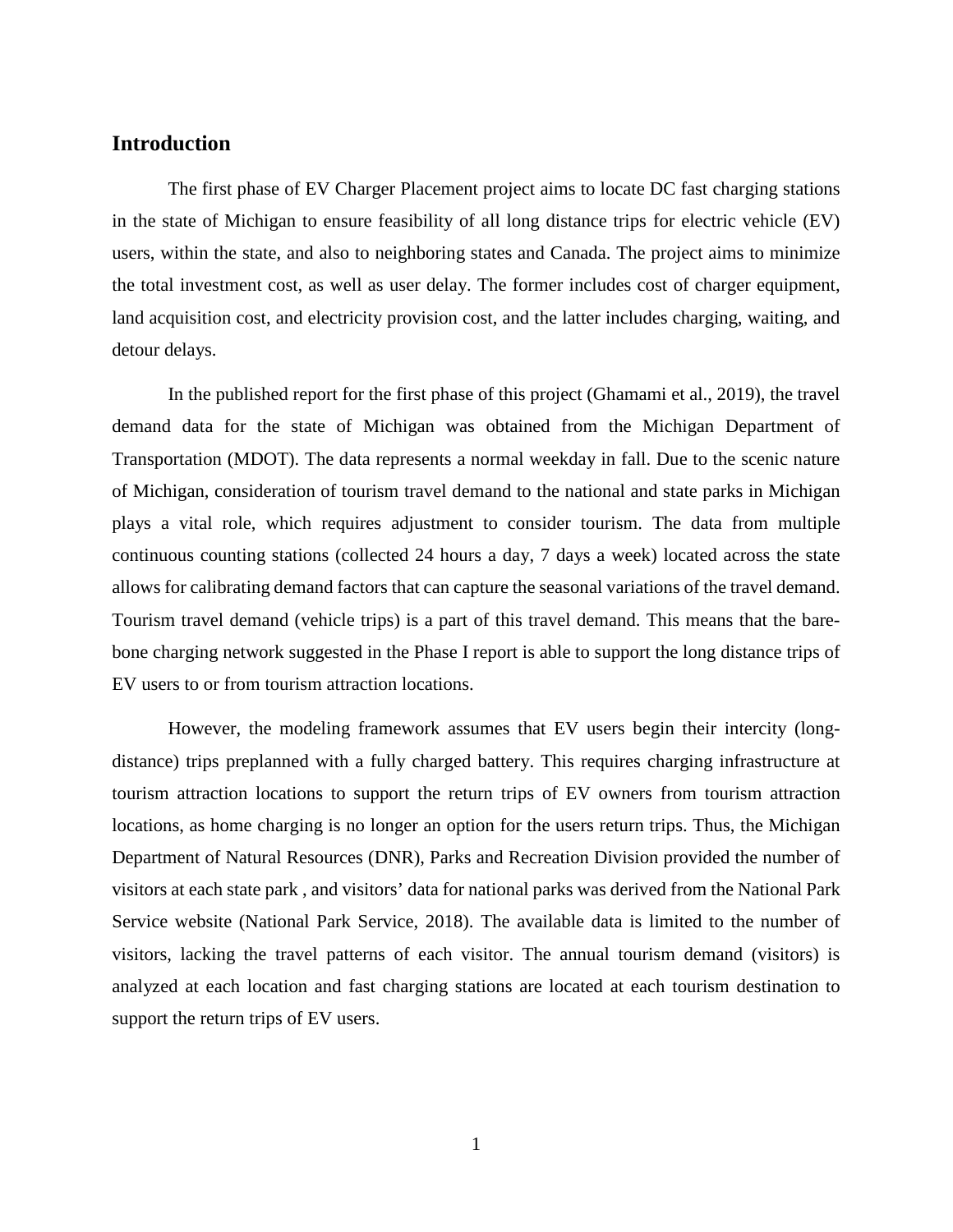#### <span id="page-5-0"></span>**Tourism Visitor Data and Analysis**

.

The Michigan Department of Natural Resources and U.S. National Park Service collects annual visitor data for 86 state parks and 4 national parks, respectively. Moreover, based on the available average car occupancies of state parks obtained from Michigan Department of Natural Resources, an average value of 3.63 visitors per vehicle is used to convert the numbers of visitors to vehicle trips.

To enable investors to partially use investments made for the bare-bone DC fast charging network (i.e. electrical infrastructure, construction efforts, etc.), presented in the phase I report (Ghamami et al., 2019), in support of tourism demand, it is assumed that the charging stations are built at the closest candidate points in the road network. With this in mind, and based upon GPS coordinates, each park is associated with the closest candidate point in the network. It is noteworthy that if a park lies at a greater distance than the assumed distance of 25 miles from any candidate point, an additional node is considered for its service. [Figure 1](#page-6-1) shows parks assigned to each candidate point. The current assignment of parks to candidate nodes with additional tourism candidate points are listed in Table 2A to provide complete tourism coverage.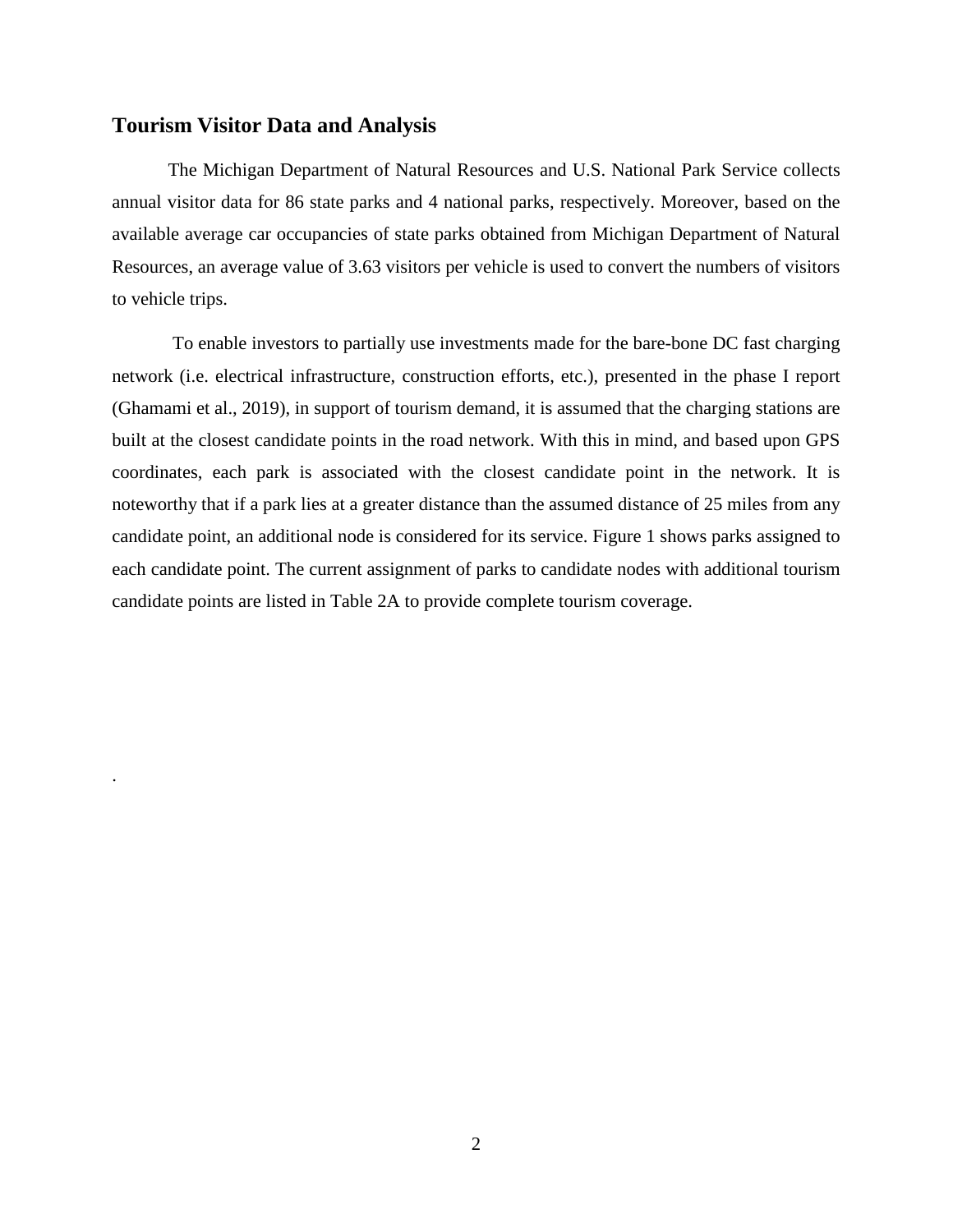

<span id="page-6-1"></span>**Figure 1. National and State Parks in Michigan, Grouped with the Closest Candidate Points Based on Shortest Travel Distances**

## <span id="page-6-0"></span>**Methodology**

The bare-bone network presented in phase I report provides access to the tourism attraction places for EV users (Ghamami et al., 2019). However, it assumes that all EVs depart fully charged. Thus, for trips originated from the tourism attraction we need to provide additional chargers. In order to calculate the number of charging outlets needed to support returning trips of tourism visitors, the hourly charging demand needs to be derived from annual demand data  $(D_a)$ . Based on the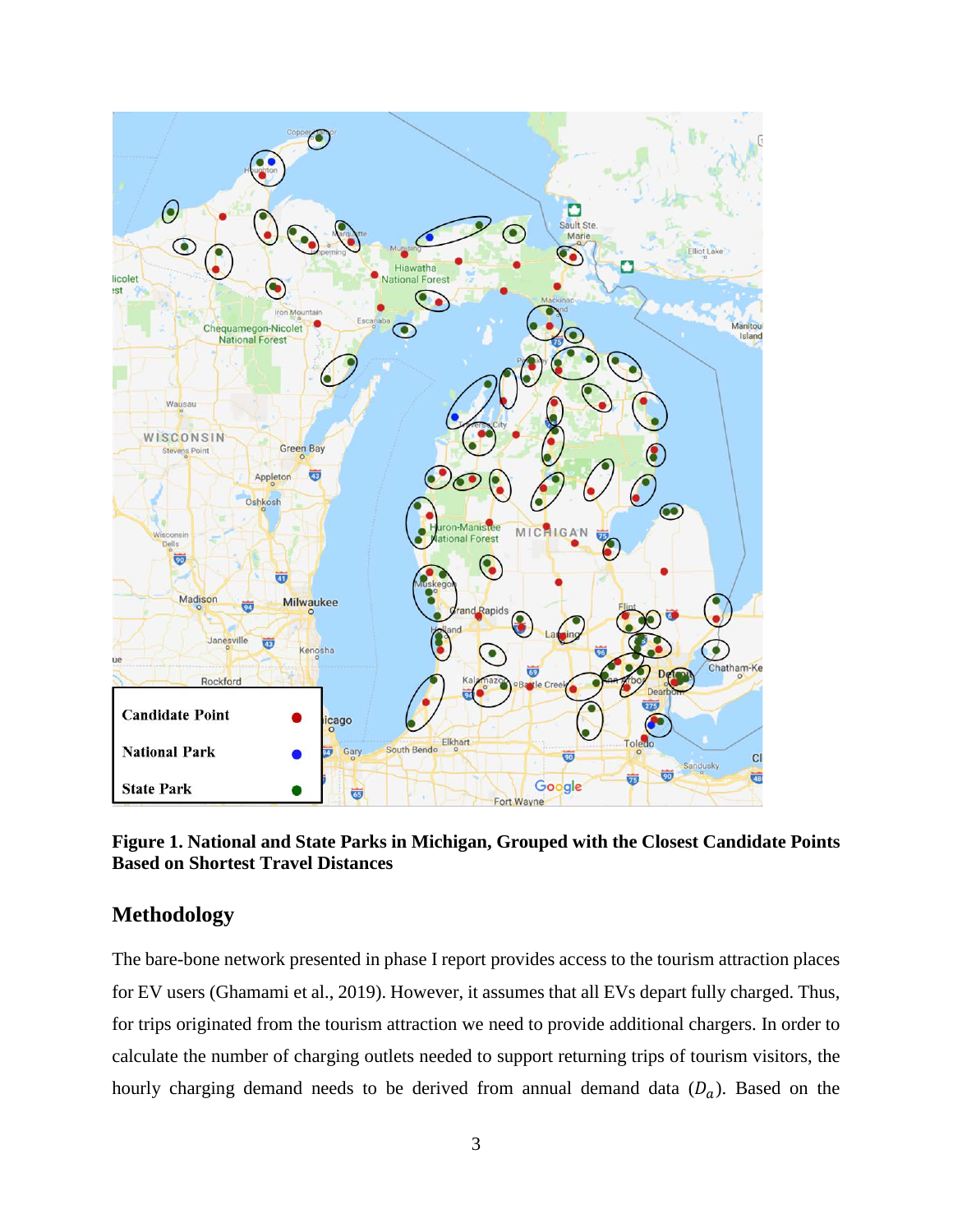favorable climate and accessibility of parks, it is assumed that the total annual vehicle trips with tourism purposes occur over seven months of the year, with an average of thirty days a month. Using the predicted EV market growth factor of 6% for the state of Michigan in 2030 (*Electric Vehicle Cost-Benefit Analysis Plug-in Electric Vehicle Cost-Benefit Analysis: Michigan*, 2017), and the average car occupancy  $(0)$  reported by Michigan Department of Natural Resources, the number of EV trips is calculated. Next, it is assumed that tourism charging demand is spread over fourteen hours of a day. This is a proper assumption considering infrequent charging events at night and the rather flexible nature of tourism travel. This information can be used for calculating the hourly tourism charging demand.

The next step in the calculation of the number of needed charging outlets is to determine charging time. As the details of the trips (including origin) for the visitors of the state and national parks is not available, conservatively, it is assumed that batteries are depleted to 20% of their capacity (minimum level due to the range anxiety), and will charge up to 80% of their capacity at each charging event, due to the considerable slower charging speed after the 80%. In other words, 60% of battery capacity is assumed to be charged at each recharging event. This helps covering stochasticity of demand and lack of data using a conservative assumption. The charging time (in hours) is calculated using the following equation:

$$
t = \alpha \frac{0.6 E}{P}
$$

In which, E denotes battery capacity ( $kWh$ ), P denotes charging power ( $kW$ ), and  $\alpha$  is a dimensionless loss factor representing the loss of power when transferred to energy ( $\alpha$ =1.3) (Nie and Ghamami, 2013). With use of charging time and hourly tourism charging demand, the number of needed charging outlets to serve the tourism charging demand is derived. It is worth noting that a minimum of two charging outlets are proposed where tourism charging demand exists. The rationale is to guarantee there is always at least one charging outlet available, in cases of regular and incidental maintenance. This will improve the reliability of the system and allows for redundancy. Thus, the total number of chargers needed at each tourism site would be, a function of the number of annual visitors to that station  $(D_a)$ , average car occupancy (0) and the charging time  $(t)$ :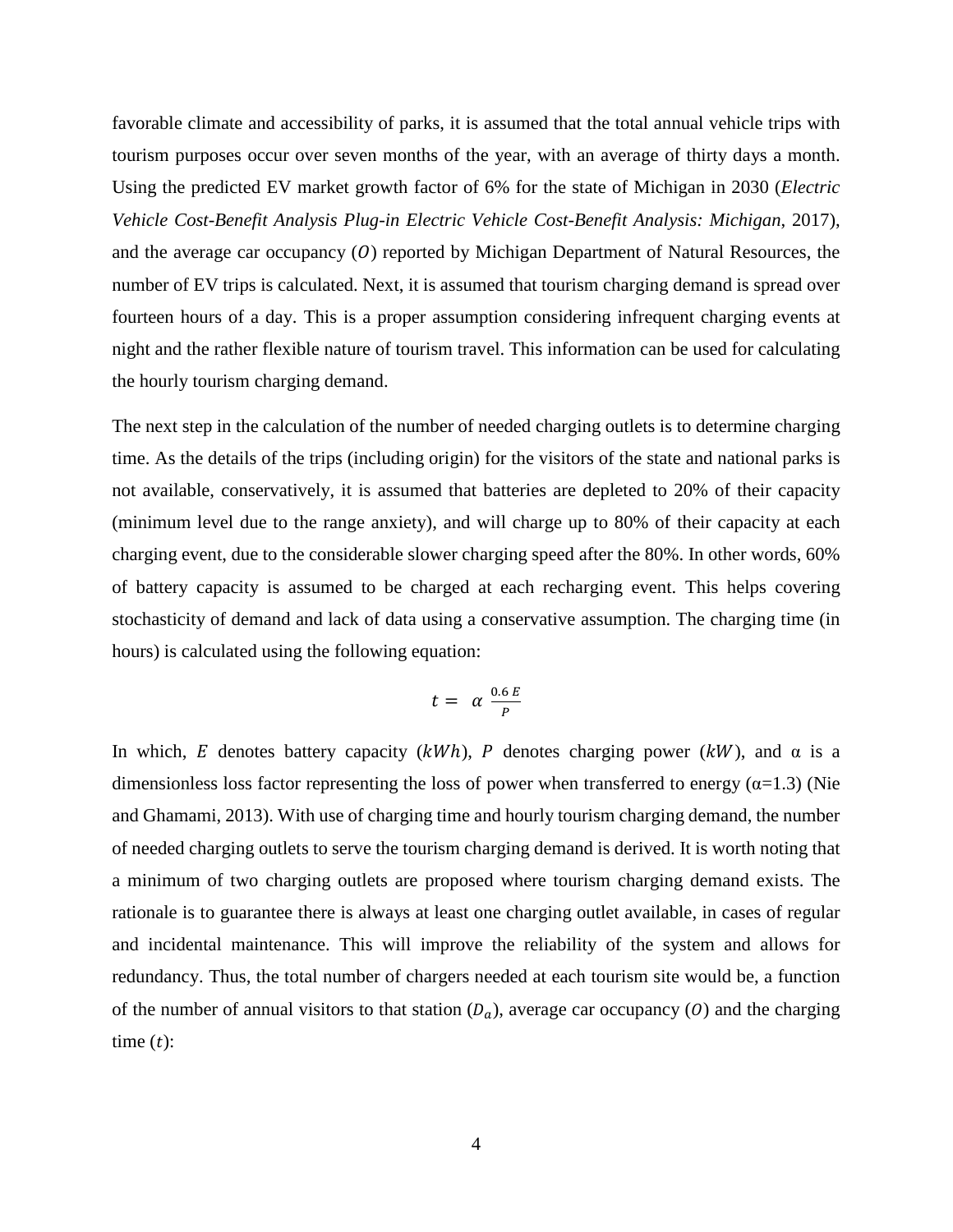$$
N = \max\left(\left[\frac{0.06 \frac{D_a}{O}}{7 \times 30 \times 14} t\right], 2\right)
$$

#### <span id="page-8-0"></span>**Seasonal Variation of Travel Demand**

Extreme weather conditions affect the destination and the frequency of trips in transportation networks. In cold weather, recreational facilities such as lakes and parks are not visited as frequently as in summer. Therefore, the travel pattern is directly affected by seasonal impacts. Furthermore, cold temperature significantly reduces EV's battery performance down to 70 percent of its capacity (US Department of Energy, 2018). Thus, a feasible path for an EV during summer may become infeasible in winter due to the reduced performance of the battery in cold temperatures. This affects the route choice and travel pattern of EV users. As seen in [Figure 2,](#page-8-1) although the travel demand decreases during colder months of the year in Michigan, the reduced battery performance leads to more required charging stations and charging outlets to enable intercity EV trips.



winter demand with lower battery performance

summer demand with higher battery performance

<span id="page-8-1"></span>**Figure 2. Charger Placement (Charging Stations and Outlets Numbers) for 2030 with 70 kWh Battery and 50 kW DC Fast Charger**

As only one configuration of charging stations can be selected, the winter demand configuration with larger number of charging stations and outlets is suggested, and the feasibility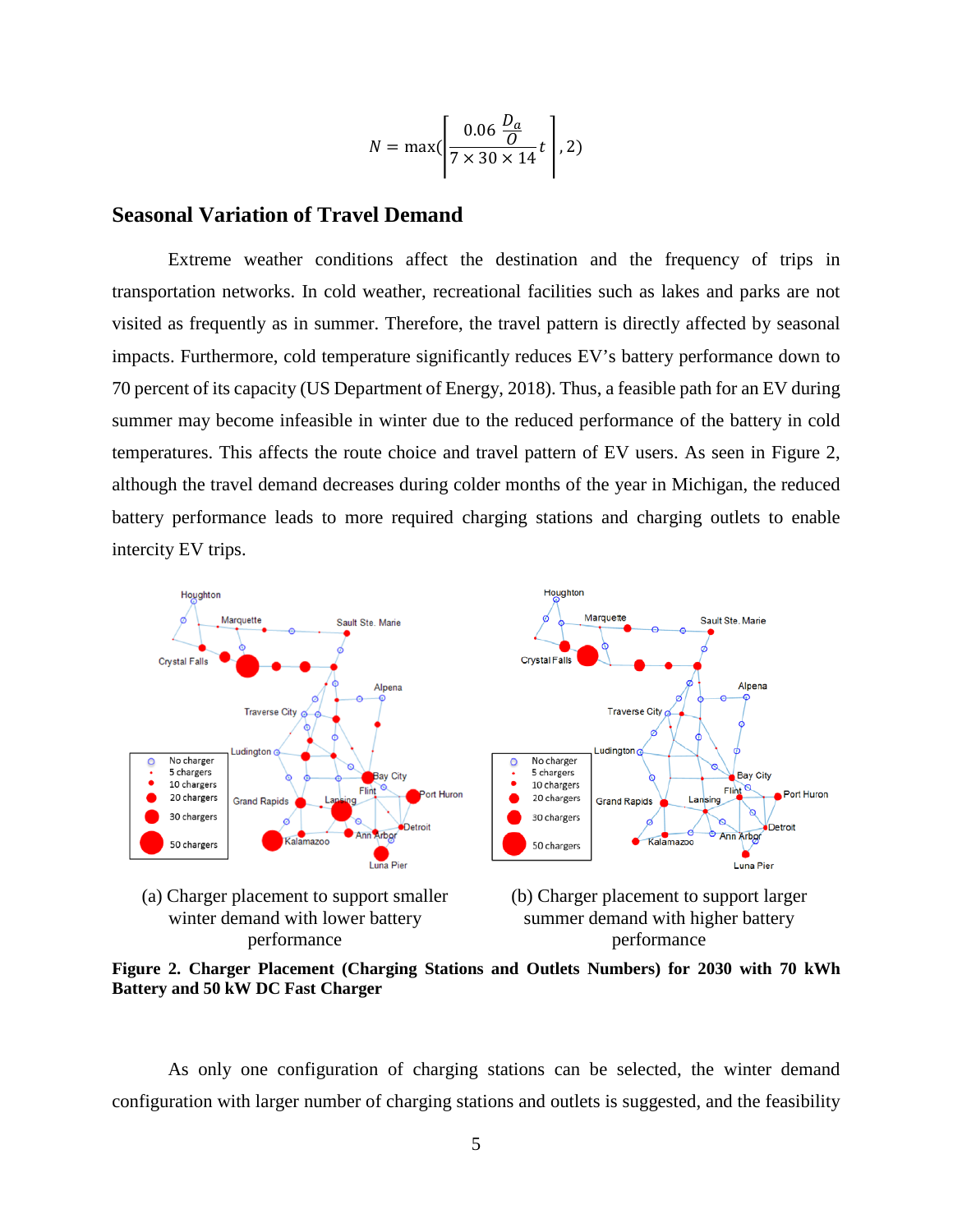of summer demand trips for EV is tested with this configuration. To this end, a traffic assignment model is used that gets the summer travel demand and the battery performance of EVs as inputs, and generates the users travel pattern, route choice, and charging needs. This traffic assignment model concluded that the winter charging network configuration supports the summer demand, although charging locations may be different from the summer configuration.

#### <span id="page-9-0"></span>**Extra Supply from the Bare-Bone Charging System**

Comparing the charging demand for the winter scenario and summer scenario, the excessive available capacity for each charging station during the summer due to the better battery performance can be used to support the additional tourism travel. This value is calculated by comparing the required energy at each station in winter and summer times. Using the bare-bone charging stations configuration for winter, the energy required at each charging station during summer is calculated considering the battery performance and travel demand of summer. Then, the difference between each station's energy demand in winter and summer provides the extra energy supply that is available to support tourism charging needs. The equivalent number of charging outlets for this available energy level is the redundant charging outlet supply that can be used in summer to serve the tourism demand.

The annual number of visitors to each park dictates the required number of charging outlets to support the returning trips from these parks. In this research, it is assumed that if there is a charging station in a 25-mile radius of a park, additional charging outlets can be added to that charging station. Otherwise, a new charging station is required. Of note, a shared charging station would be provided for parks within 25 miles of one another.

There is potential for underused capacity of charging stations in summer, due to the better performance of the batteries. Accordingly, the unused capacity in the bare-bone network (selected based on the winter scenario configuration) located at 25-mile distance of a park, would be used to serve the charging needs of that park visitors. Therefore, the equivalent number of excessive charging outlets are deducted from the required number of outlets to provide the additional charging outlets to serve the tourism demand.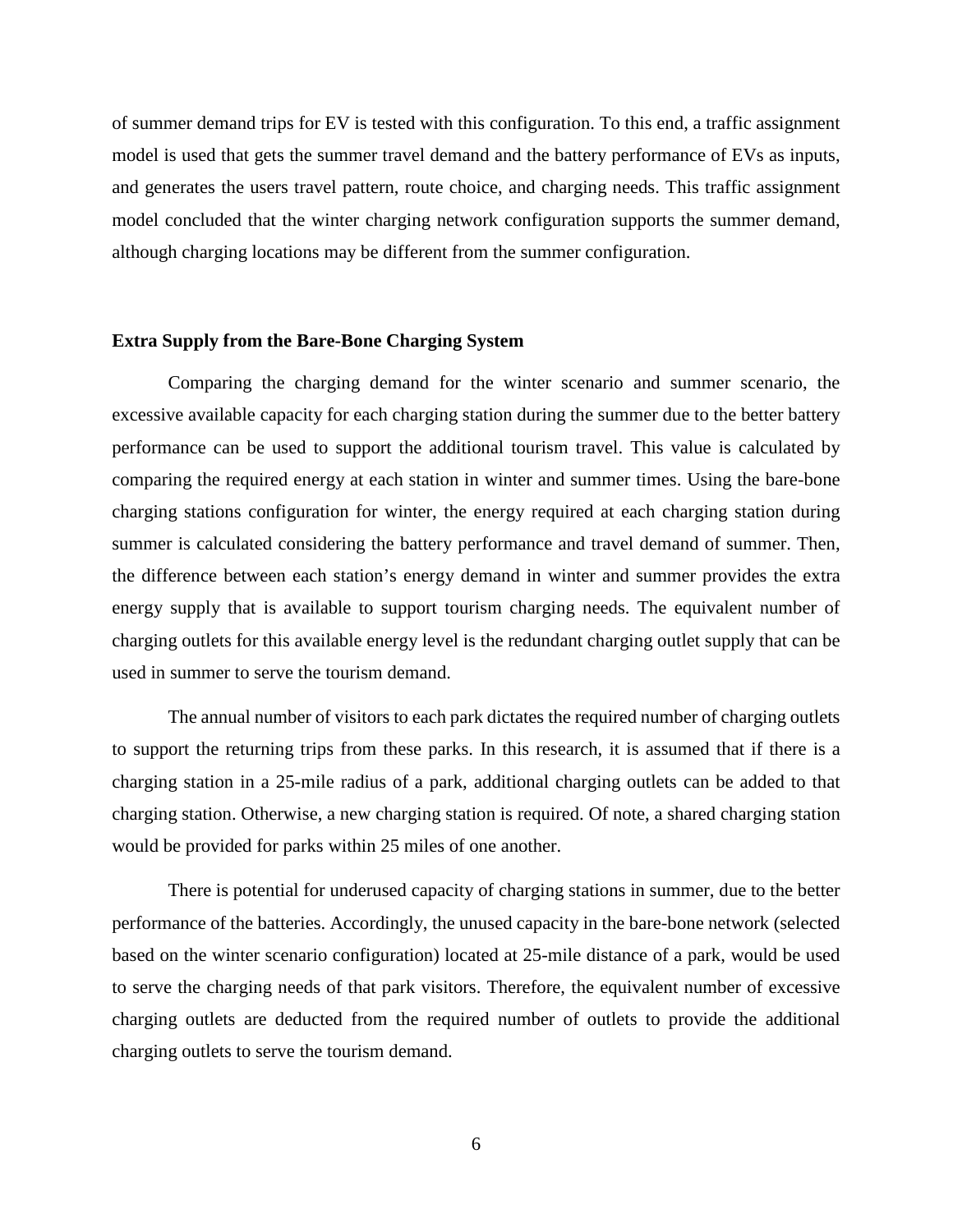### <span id="page-10-0"></span>**Charging Outlet Placement to Support Tourism Demand**

A total of three scenarios for the demand projection of year 2030 and different technological configurations were examined: 1) low technology advancement scenario with 70kWh batteries and 50kW chargers (low-tech), 2) high technology advancement scenario with 100kWh batteries and 150kW chargers (high-tech), and 3) mixed technology scenario with 70 kWh batteries and 150 kW chargers (mixed-tech). The mixed technology aims to capture the variety of vehicles from different generations anticipated to function on roads, in 2030. [Figure 3](#page-11-0) portrays the required locations and capacities of charging stations across Michigan under the considered technological scenarios. This figure presents both the location of charging stations to support the tourism demand only (Figure 3 b, d, f), as well as the charging network to support both tourism demand and the general intercity trips of EV drivers (bare-bone network) (Figure 3 a, c, e).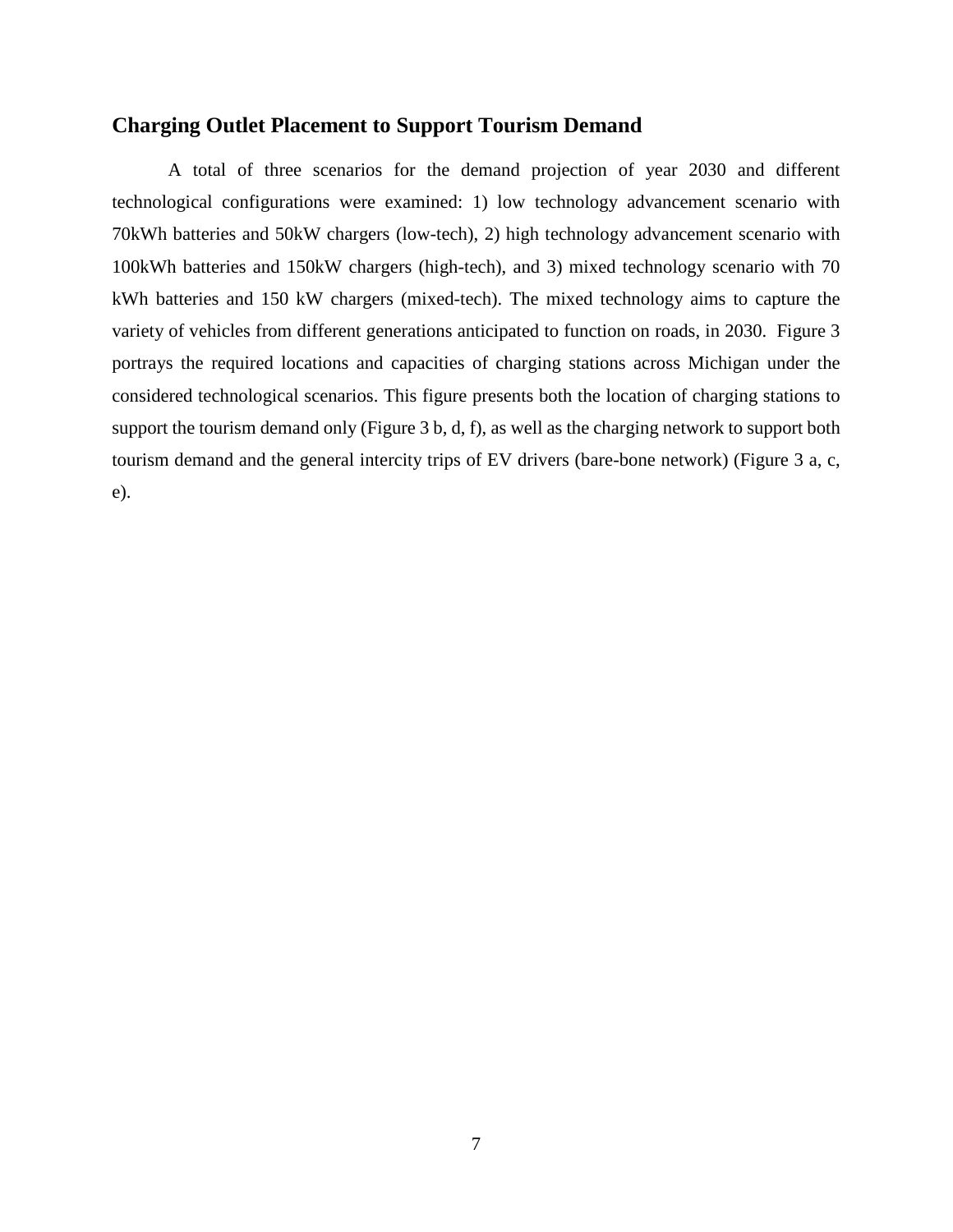

(a) Low-tech, 2030 EV demand, Bare-Bone and Tourism (b) Low-tech, 2030 EV demand, Tourism only



(c) High-tech, 2030 EV demand, Bare-Bone and Tourism (d) High-tech, 2030 EV demand, Tourism only











(e) Mixed-tech, 2030 EV demand, Bare-Bone and Tourism (f) Mixed-tech, 2030 EV demand, Tourism only

<span id="page-11-0"></span>**Figure 3. Visualized Location of Charging Stations and Number of Charging Outlets under Different Technology and Demand Scenarios**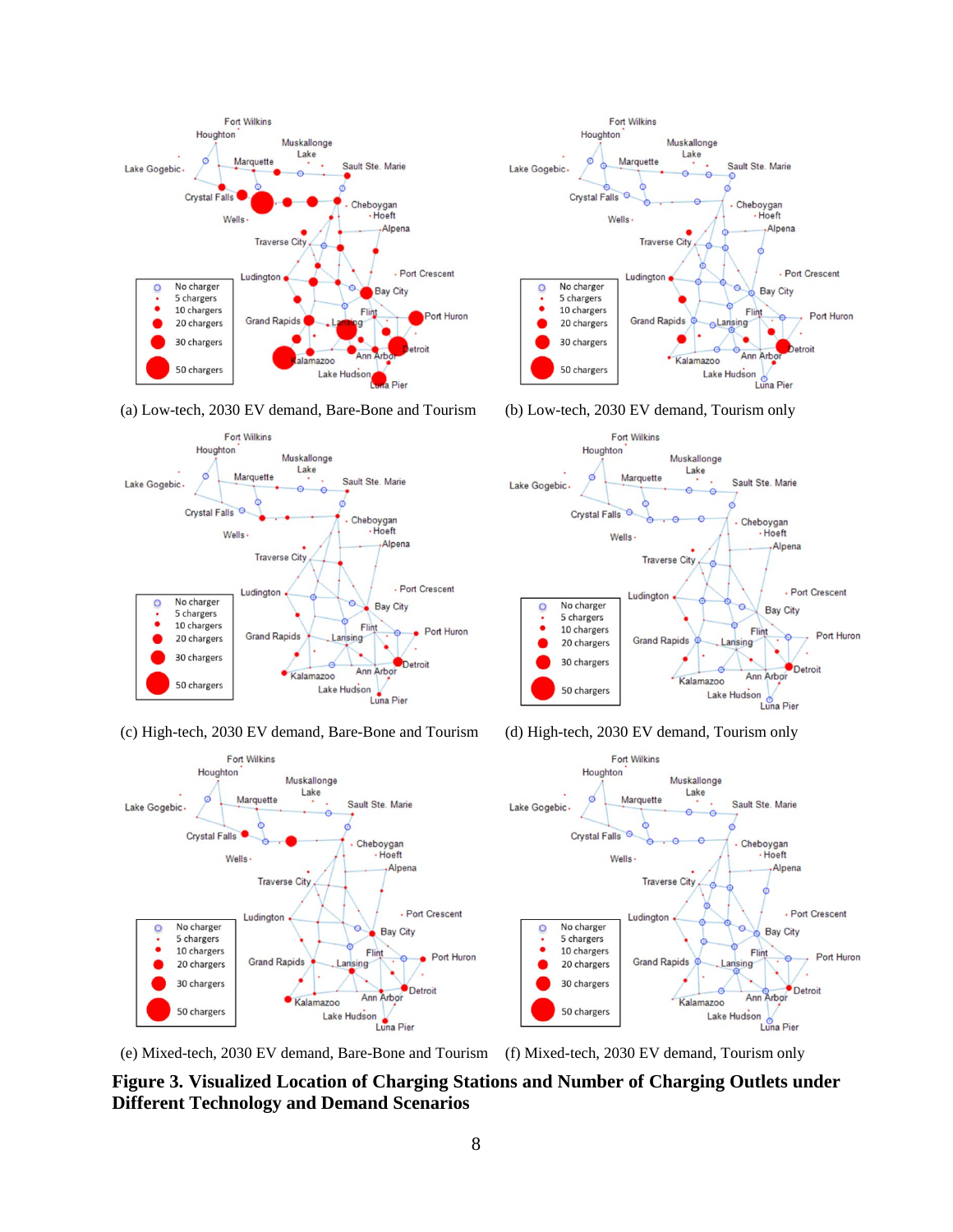In [Figure 3,](#page-11-0) as the technology advances from low-tech to high-tech, fewer charging stations and charging outlets are required in the bare-bone and tourism network. This observation is due to the fact that the high technology configuration considerslarger batteries that provide longer driving ranges and less recharging needs, as compared to the low technology configuration and the higher charging power provides higher charging speed and a better throughput for each charger. In the tourism only charging network, mixed-tech scenario requires fewer charging outlets compared to both low-tech and high-tech tourism only scenarios. Note that it is assumed that all batteries are fully depleted upon arrival at tourism sites to the minimum acceptable level (20%). This depletion increases the charging time for larger batteries, while higher power charging stations with higher throughput require less number of charging outlets to provide the same level of service.

#### <span id="page-12-0"></span>**Total Cost**

The modeling framework considers the total system cost including the investment cost for charging stations and charging outlets, as well as the monetary values of EV travelers' detour time to access charging stations, waiting time in queue, and recharging time, to build the bare-bone charging network. The charging stations to support tourism travel demand are located based on tourism destinations (state and national parks) and the number of charging outlets is defined by avoiding delay for a well-distributed tourism demand during the day. The charging station cost includes land acquisition cost, electricity provisions cost, and cost of charging infrastructure with supporting facilities.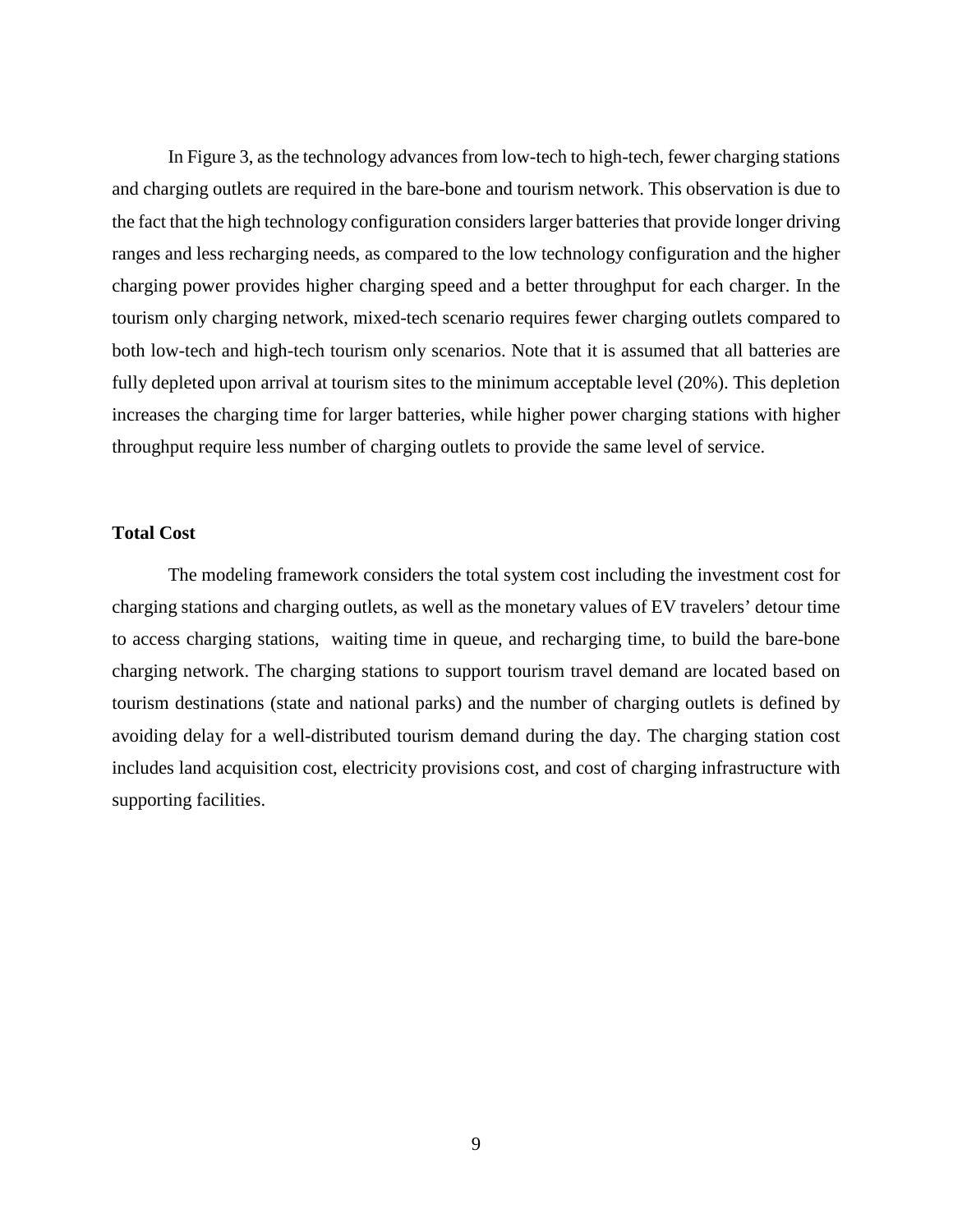#### **Table 1- Number of Charging Stations, Charging Outlets and Required Investment for each Scenario along with the Provided Levels of Service**

|                                        |             |         | <b>Scenarios</b> |         |             |         |
|----------------------------------------|-------------|---------|------------------|---------|-------------|---------|
|                                        | Low-tech    |         | High-tech        |         | Mixed-tech  |         |
|                                        | Bare-Bone   | Tourism | Bare-Bone        | Tourism | Bare-Bone   | Tourism |
|                                        | and Tourism | Only    | and Tourism      | Only    | and Tourism | Only    |
| <b>Scenarios' Specification</b>        |             |         |                  |         |             |         |
| Market Share (%)                       | 6           | 6       | 6                | 6       | 6           | 6       |
| Charging Station Power (kw)            | 50          | 50      | 150              | 150     | 150         | 150     |
| Battery size (kwh)                     | 70          | 70      | 100              | 100     | 70          | 70      |
| <b>Charger Placement</b>               |             |         |                  |         |             |         |
| Number of charging stations            | 68          | 30      | 64               | 44      | 67          | 36      |
| Number of charging outlets             | 760         | 216     | 255              | 163     | 296         | 128     |
| <b>Investment</b> cost                 |             |         |                  |         |             |         |
| Charging station cost (Million dollar) | 10.42       | 4.49    | 11.83            | 8.15    | 12.39       | 6.55    |
| Land cost (Million dollar)             | 1.44        | 0.42    | 0.48             | 0.31    | 0.56        | 0.24    |
| Charging outlet cost (Million dollar)  | 25.65       | 7.29    | 19.44            | 12.43   | 22.57       | 9.76    |
| Total cost (Million dollar)            | 37.51       | 12.19   | 31.76            | 20.89   | 33.52       | 16.55   |
| <b>Delay time</b>                      |             |         |                  |         |             |         |
| Refueling Time (hr)                    | 6,267       | 2,625   | 1,755            | 1,250   | 2,054       | 875     |
| Average Delay (min)                    | 39.4        | 65.5    | 21.7             | 31.2    | 13          | 21.8    |

Table 1 suggests that high-tech scenarios are less costly than the corresponding low-tech scenarios. The reason is the need for less charging stations and charging outlets in the high-tech scenarios. Regarding the mixed-tech scenarios, the bare-bone with tourism scenario is less costly compared to that of the low-tech configuration, but pricier than that of the high-tech configuration. This observation pertains to the comparison of charging stations and charging outlet counts. On the other hand, for the tourism only results, mixed-tech scenario is costlier than that of the low-tech configuration, which is due to the less expensive charging technology in the low-tech configuration. Comparing mixed–tech and high-tech tourism-only scenarios shows that a mixedtech configuration includes a lower cost, since it requires a smaller number of charging stations and charging outlets. It is noteworthy that in each configuration, the cost of supporting only the bare-bone system is greater than simply subtracting tourism only scenario cost from the general scenario (supporting both tourism and the bare-bone system). This is due to the fact that the excessive available supply of the bare-bone system in the summer is being partially used to support the tourism demand, and thus the tourism only scenario shares costs (such as station set-up, and even the extra charging outlet infrastructure) with the bare-bone system.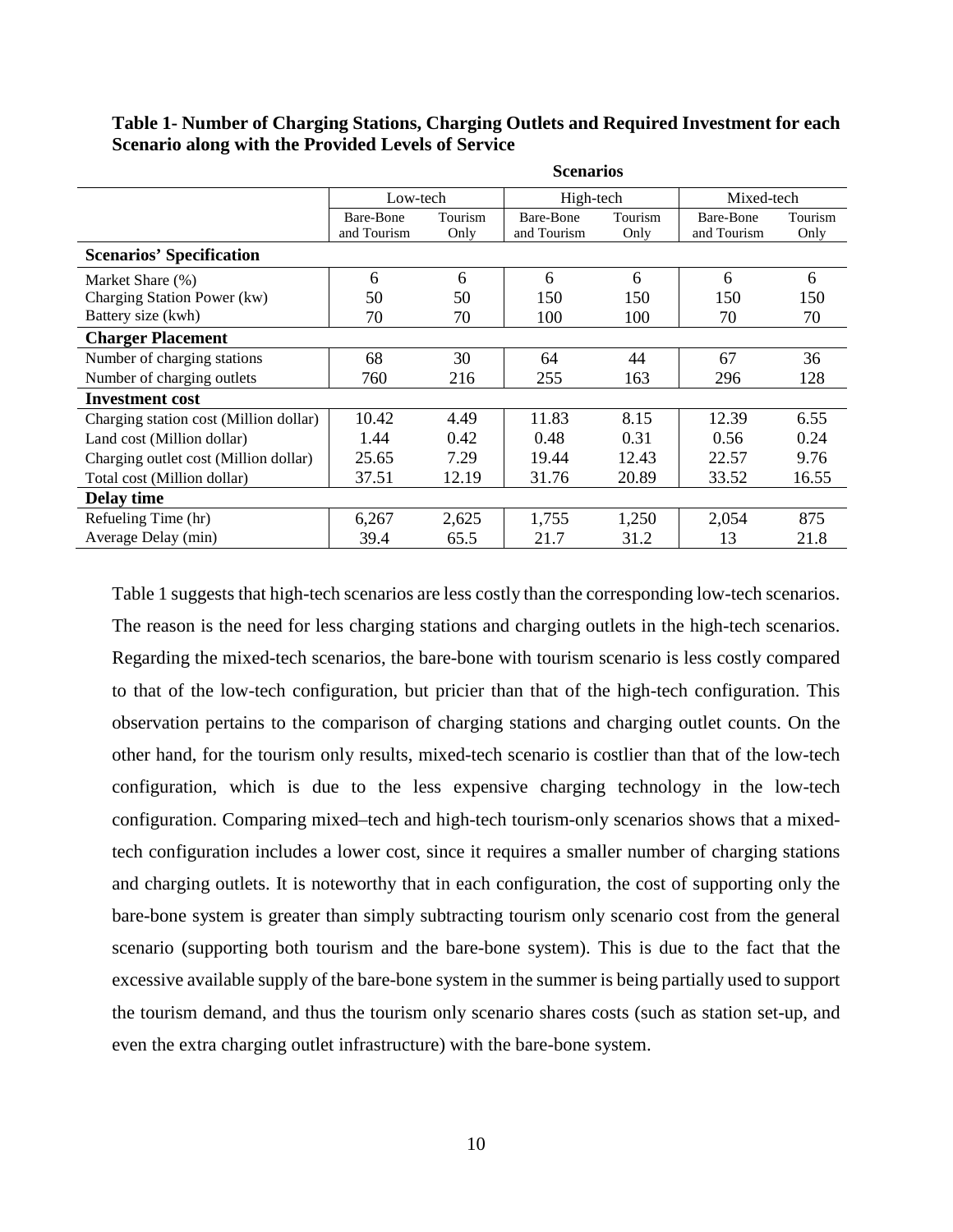#### <span id="page-14-0"></span>**Conclusion**

The EV Charger Placement project (Phase I) focuses on DC fast charging station locations across Michigan to assure that intercity EV trips within, and passing through, Michigan are feasible. Because of the scenic attractions in Michigan, the tourism demand attracted to national and state parks must be considered exclusively. The bare-bone charging network in this project is capable of serving EV users' intercity trips to tourism locations. However, to enable return trips, DC charging stations are required at tourism locations as we assume EV trips start with fully charged batteries. To lower investors' costs, we assume that charging stations are placed at their closest candidate location, if they are within 25 miles of the tourism locations. Otherwise, an additional node is considered. Hourly charging demand during favorable weather conditions and the number of required charging outlets for the tourism locations are derived from annual visitor data. On the other hand, the bare-bone charging network is designed on account of the winter demand configuration with degraded battery performance. Hence, the bare-bone network provides excessive available capacity during favorable weather conditions during which the tourism deman takes place. We assume that the system uses the excessive charging outlet supply during these favorable weather conditions to support the tourism demand.

For the purpose of this project, the projected EV demand into the target year of 2030 is examined under three technological configurations of low-tech, high-tech and mixed-tech. It is shown that fewer charging stations and charging outlets are required as the technology advances and EV ranges increase from low-tech to high-tech. Also, it is noticed that the tourism only charging network under mixed-tech configuration requires fewer charging outlets compared to both low-tech and high-tech tourism only scenarios. This pertains to the assumption of fully depleted batteries upon arrival at tourism sites, which increases the charging time for larger batteries, as well as higher power charging stations with less throughput, which require fewer charging stations and charging outlets to maintain the same level of service. In terms of investment cost, the mixed-tech tourism only scenario is estimated to be costlier than the low-tech configuration, which is due to the less expensive charging technology in the low-tech configuration. On the other hand, the mixed-tech tourism only scenario is shown to impose less investment cost as compared to the high-tech counterpart, resulting from fewer required charging stations and charging outlets.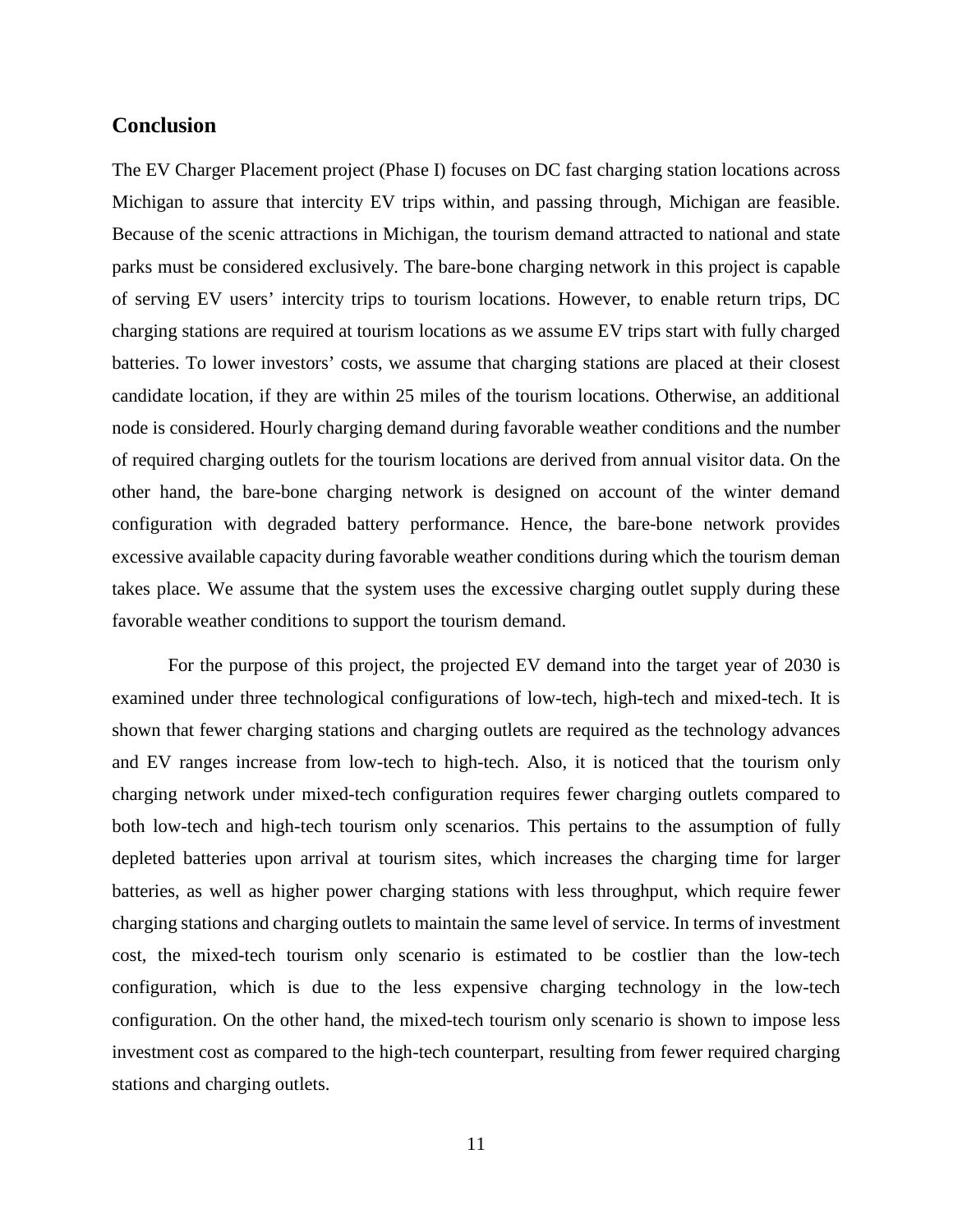#### **REFERENCES**

- Electric Vehicle Cost-Benefit Analysis Plug-in Electric Vehicle Cost-Benefit Analysis: Michigan, 2017.
- Ghamami, M., Zockaie, A., Wang, J., Miller, S., Kavianipour, M., Shojaei, M., Fakhrmoosavi, F., Hohnstadt, L., Singh, H., 2019. Electric Vehicle Charger Placement Optimization in Michigan: Phase I – Highways.
- National Park Service, 2018. Annual Visitation by Park Type or Region for: 2018 [WWW Document].
- Nie, Y. (Marco), Ghamami, M., 2013. A corridor-centric approach to planning electric vehicle charging infrastructure. Transp. Res. Part B Methodol. 57, 172–190. https://doi.org/10.1016/j.trb.2013.08.010
- US Department of Energy, 2018. Maximizing Electric Cars' Range in Extreme Temperatures [WWW Document]. Off. Energy Effic. Renew. Energy. URL https://www.energy.gov/eere/electricvehicles/maximizing-electric-cars-range-extremetemperatures (accessed 9.20.04).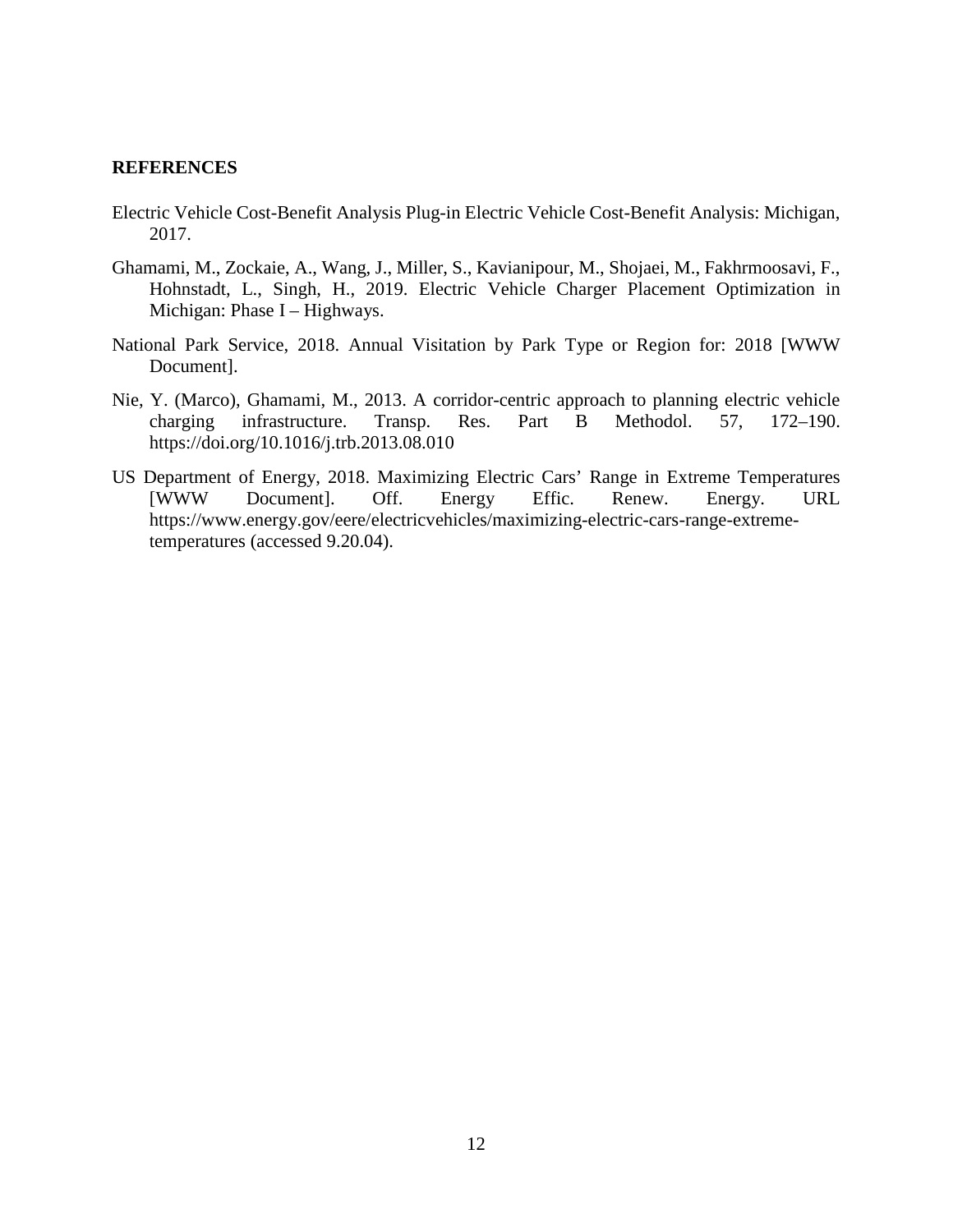# <span id="page-16-0"></span>**APPENDIX A: Charging Station Location and Number by Zip Code**

|                |                 |                         |                                 |                  | <b>Scenarios</b>                |                  |                                 |                  |
|----------------|-----------------|-------------------------|---------------------------------|------------------|---------------------------------|------------------|---------------------------------|------------------|
|                |                 |                         | Low-Tech                        |                  | High-Tech                       |                  | Mixed-Tech                      |                  |
| Node           | Zip Code        | City                    | <b>Bare-Bone</b><br>and Tourism | Tourism<br>Only  | <b>Bare-Bone</b><br>and Tourism | Tourism<br>Only  | <b>Bare-Bone</b><br>and Tourism | Tourism<br>Only  |
| 1              | 49931           | Houghton                | $\sqrt{2}$                      | $\overline{2}$   | $\overline{2}$                  | $\overline{2}$   | $\sqrt{2}$                      | $\mathbf{2}$     |
| $\overline{2}$ | 49855           | Marquette               | 6                               | $\overline{2}$   | $\overline{2}$                  | $\overline{2}$   | $\overline{4}$                  | $\overline{2}$   |
| 3              | 49724           | Sault Saint<br>Marie    | 13                              | $\boldsymbol{0}$ | $\tau$                          | $\mathfrak{2}$   | 5                               | $\sqrt{2}$       |
| 4              | 49912           | <b>Bruce Crossing</b>   | 3                               | $\overline{2}$   | $\overline{2}$                  | $\mathfrak{2}$   | $\sqrt{2}$                      | $\mathbf{2}$     |
| 5              | 49920           | <b>Crystal Falls</b>    | 15                              | $\boldsymbol{0}$ | $\overline{2}$                  | $\mathbf{2}$     | $\sqrt{2}$                      | $\mathbf{2}$     |
| 6              | 49878<br>49781/ | Rapid River<br>Mackinaw | 50                              | $\boldsymbol{0}$ | 12                              | $\overline{0}$   | $\boldsymbol{0}$                | $\boldsymbol{0}$ |
| 7              | 49781           | City/St. Ignace         | 16                              | $\overline{2}$   | $8\,$                           | $\sqrt{2}$       | 6                               | $\sqrt{2}$       |
| 8              | 49684           | <b>Traverse City</b>    | 3                               | 3                | $\overline{2}$                  | $\overline{2}$   | $\overline{2}$                  | $\overline{2}$   |
| 9              | 49738           | Grayling                | 15                              | $\boldsymbol{0}$ | 9                               | $\overline{2}$   | 5                               | $\boldsymbol{0}$ |
| 10             | 49738           | Alpena                  | $\overline{2}$                  | $\overline{2}$   | $\overline{2}$                  | $\overline{2}$   | $\overline{2}$                  | $\overline{2}$   |
| 11             | 49431           | Ludington               | 10                              | 10               | 5                               | 5                | $\overline{4}$                  | $\overline{4}$   |
| 12             | 48617           | Clare                   | 12                              | $\boldsymbol{0}$ | 3                               | $\boldsymbol{0}$ | 3                               | $\boldsymbol{0}$ |
| 13             | 48706           | <b>Bay City</b>         | 27                              | $\boldsymbol{0}$ | 9                               | $\overline{2}$   | 12                              | $\boldsymbol{0}$ |
| 14             | 49503           | <b>Grand Rapids</b>     | 23                              | $\boldsymbol{0}$ | 5                               | $\boldsymbol{0}$ | 8                               | $\boldsymbol{0}$ |
| 15             | 48906           | Lansing                 | 45                              | $\boldsymbol{0}$ | $\overline{4}$                  | $\overline{2}$   | 12                              | $\boldsymbol{0}$ |
| 16             | 48504           | Flint                   | $\overline{7}$                  | 3                | $\overline{2}$                  | $\overline{c}$   | 3                               | $\mathbf{2}$     |
| 17             | 48060           | Port Huron              | 32                              | $\overline{2}$   | 9                               | $\overline{2}$   | 11                              | $\overline{2}$   |
| 18             | 49022           | <b>Benton Harbor</b>    | 51                              | 6                | 11                              | 3                | 14                              | $\overline{2}$   |
| 19             | 49024           | Portage                 | 17                              | $\overline{2}$   | 3                               | $\overline{2}$   | 6                               | $\overline{2}$   |
| 20             | 49068           | Marshall                | 3                               | $\boldsymbol{0}$ | $\boldsymbol{0}$                | $\boldsymbol{0}$ | $\overline{2}$                  | $\boldsymbol{0}$ |
| 21             | 48104           | Ann Arbor               | 14                              | $\overline{2}$   | $\overline{2}$                  | $\overline{2}$   | $8\,$                           | $\boldsymbol{0}$ |
| 22             | 48216           | Detroit                 | 43                              | 32               | 20                              | 16               | 14                              | 11               |
| 23             | 48133           | Luna Pier               | 32                              | $\mathbf{0}$     | 8                               | $\boldsymbol{0}$ | 11                              | $\boldsymbol{0}$ |
| 24             | 49919           | Covington               | 3                               | $\boldsymbol{0}$ | $\overline{2}$                  | $\mathbf{2}$     | 3                               | $\overline{2}$   |
| 25             | 49770           | Petoskey                | 8                               | 3                | $\overline{c}$                  | $\overline{c}$   | 3                               | $\overline{2}$   |
| $26\,$         | 49735           | Gaylord                 | $\,$ $\,$                       | $\boldsymbol{0}$ | $\overline{c}$                  | $\overline{c}$   | $\overline{c}$                  | $\overline{2}$   |
| 27             | 49646           | Kalkaska                | $\boldsymbol{0}$                | $\boldsymbol{0}$ | 3                               | $\boldsymbol{0}$ | 3                               | $\boldsymbol{0}$ |
| 28             | 49601           | Cadillac                | 12                              | $\boldsymbol{0}$ | $\overline{c}$                  | $\overline{c}$   | 3                               | 0                |
| 29             | 49677           | Reed City               | 19                              | $\boldsymbol{0}$ | $\boldsymbol{0}$                | $\boldsymbol{0}$ | $\overline{\mathcal{A}}$        | 0                |
| 30             | 49329           | <b>Howard City</b>      | $\sqrt{2}$                      | $\overline{c}$   | $\mathbf{2}$                    | $\overline{c}$   | 5                               | 0                |
| 31             | 48847           | Ithaca                  | $\boldsymbol{0}$                | $\boldsymbol{0}$ | $\boldsymbol{0}$                | $\boldsymbol{0}$ | $\boldsymbol{0}$                | 0                |
| 32             | 48444           | <b>Imlay City</b>       | $\overline{2}$                  | $\boldsymbol{0}$ | $\boldsymbol{0}$                | $\boldsymbol{0}$ | $\boldsymbol{0}$                | 0                |
| 33             | 49201           | Jackson                 | 19                              | $\boldsymbol{0}$ | $\overline{c}$                  | $\overline{c}$   | $\overline{c}$                  | 2                |
| 34             | 49948           | Mass City               | $\boldsymbol{0}$                | $\boldsymbol{0}$ | $\boldsymbol{0}$                | $\boldsymbol{0}$ | $\boldsymbol{0}$                | $\boldsymbol{0}$ |

**Table 1A- Distribution of Charging Outlets in Considering Optimized Placement in Bare-Bone Charging network Plus Tourism Support Charging Stations, Compared with Tourism Support Only Charging Stations in 2030**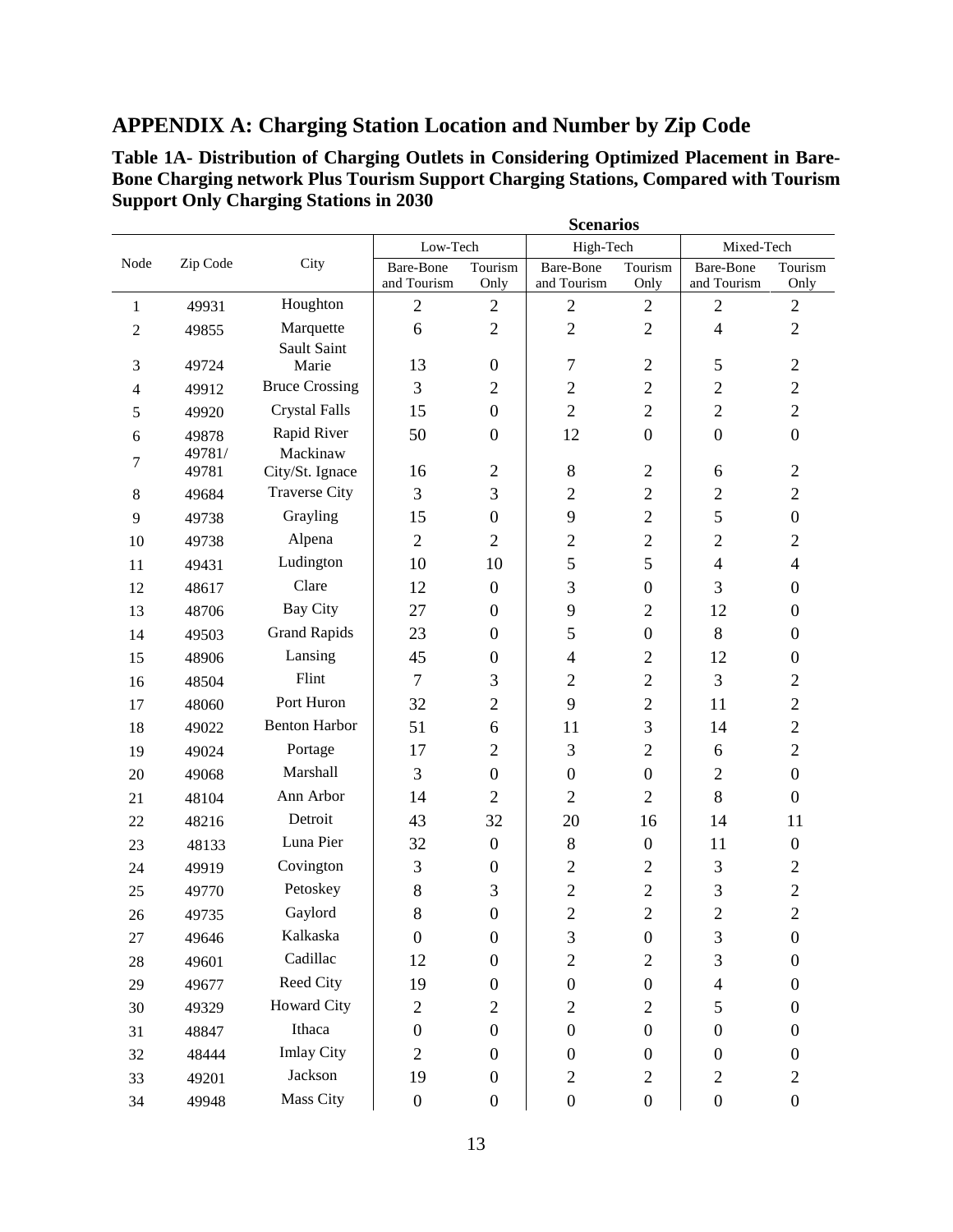| 35 | 49862 | Munising            | 14               | 5                | 6                | 3                | $\overline{2}$   | $\overline{2}$   |
|----|-------|---------------------|------------------|------------------|------------------|------------------|------------------|------------------|
| 36 | 49883 | Seney               | $\boldsymbol{0}$ | $\boldsymbol{0}$ | $\boldsymbol{0}$ | $\boldsymbol{0}$ | 3                | $\boldsymbol{0}$ |
| 37 | 49728 | Eckerman            | 3                | $\boldsymbol{0}$ | $\boldsymbol{0}$ | $\overline{0}$   | $\boldsymbol{0}$ | $\boldsymbol{0}$ |
| 38 | 49880 | Rock                | $\boldsymbol{0}$ | $\boldsymbol{0}$ | $\boldsymbol{0}$ | $\boldsymbol{0}$ | $\boldsymbol{0}$ | $\boldsymbol{0}$ |
| 39 | 49814 | Champion            | 5                | $\overline{2}$   | $\overline{2}$   | $\overline{2}$   | $\overline{2}$   | $\overline{2}$   |
| 40 | 49780 | Rudyard             | $\boldsymbol{0}$ | $\boldsymbol{0}$ | $\boldsymbol{0}$ | $\boldsymbol{0}$ | $\boldsymbol{0}$ | $\boldsymbol{0}$ |
| 41 | 49892 | Vulcan              | 23               | $\boldsymbol{0}$ | $\boldsymbol{0}$ | $\overline{0}$   | 15               | $\boldsymbol{0}$ |
| 42 | 49854 | Manistique          | 20               | $\overline{2}$   | 8                | $\boldsymbol{0}$ | 23               | $\boldsymbol{0}$ |
| 43 | 49827 | Engadine            | 23               | $\boldsymbol{0}$ | 3                | $\overline{0}$   | $\overline{2}$   | $\boldsymbol{0}$ |
| 44 | 49749 | <b>Indian River</b> | $\overline{2}$   | $\overline{2}$   | $\overline{2}$   | $\overline{2}$   | 3                | $\sqrt{2}$       |
| 45 | 49614 | <b>Bear Lake</b>    | 3                | $\overline{2}$   | $\overline{2}$   | $\overline{2}$   | $\overline{2}$   | $\overline{2}$   |
| 46 | 49622 | Central Lake        | $\overline{2}$   | $\overline{2}$   | $\overline{2}$   | $\overline{2}$   | $\overline{2}$   | $\overline{2}$   |
| 47 | 49668 | Mesick              | $\overline{2}$   | $\overline{2}$   | $\overline{2}$   | $\overline{2}$   | $\overline{2}$   | $\overline{2}$   |
| 48 | 48629 | Houghton Lake       | $\overline{2}$   | $\overline{2}$   | $\overline{2}$   | $\overline{2}$   | $\overline{2}$   | $\overline{2}$   |
| 49 | 48661 | West Branch         | 5                | $\overline{2}$   | $\overline{2}$   | $\overline{2}$   | $\overline{2}$   | $\overline{2}$   |
| 50 | 48738 | Greenbush           | 12               | $\boldsymbol{0}$ | $\overline{2}$   | $\overline{2}$   | 5                | $\boldsymbol{0}$ |
| 51 | 48703 | Au Gres             | $\overline{4}$   | $\overline{2}$   | $\overline{2}$   | $\overline{2}$   | $\overline{2}$   | $\overline{2}$   |
| 52 | 49709 | Atlanta             | $\overline{2}$   | $\overline{2}$   | $\overline{2}$   | $\overline{2}$   | $\overline{2}$   | $\overline{2}$   |
| 53 | 49445 | Muskegon            | 16               | 16               | 8                | 8                | 6                | 6                |
| 54 | 48657 | Sanford             | $\boldsymbol{0}$ | $\boldsymbol{0}$ | $\boldsymbol{0}$ | $\boldsymbol{0}$ | $\boldsymbol{0}$ | $\boldsymbol{0}$ |
| 55 | 48741 | Kingston            | $\overline{2}$   | $\overline{2}$   | $\overline{2}$   | $\overline{2}$   | $\overline{2}$   | $\overline{2}$   |
| 56 | 48881 | Saranac             | 5                | $\boldsymbol{0}$ | $\overline{2}$   | $\overline{2}$   | $\overline{2}$   | $\overline{2}$   |
| 57 | 49453 | Saugatuck           | 19               | 19               | 9                | 9                | 8                | $\tau$           |
| 58 | 48114 | <b>Brighton</b>     | 12               | 12               | 6                | 6                | $\overline{4}$   | $\overline{4}$   |
| 59 | 48326 | Auburn Hills        | 18               | 15               | 8                | 8                | 7                | $\mathfrak s$    |
| 60 | 48166 | Newport             | 8                | $8\,$            | $\overline{4}$   | $\overline{4}$   | 3                | $\mathfrak{Z}$   |
| 61 | 49918 | Cooper Harbor       | $\overline{2}$   | $\overline{2}$   | $\overline{2}$   | $\overline{2}$   | $\overline{2}$   | $\overline{2}$   |
| 62 | 49974 | Marenisco           | $\overline{2}$   | $\overline{2}$   | $\overline{2}$   | $\overline{2}$   | $\overline{2}$   | $\overline{2}$   |
| 63 | 49721 | Cheboyang           | $\overline{2}$   | $\overline{2}$   | $\overline{2}$   | $\overline{2}$   | $\overline{2}$   | $\overline{2}$   |
| 64 | 49654 | Leland              | 12               | 12               | 6                | 6                | $\overline{4}$   | $\overline{4}$   |
| 65 | 49779 | <b>Rogers City</b>  | $\overline{2}$   | $\overline{2}$   | $\overline{2}$   | $\overline{2}$   | $\mathbf{2}$     | $\overline{2}$   |
| 66 | 48455 | Metamora            | $\overline{c}$   | $\overline{2}$   | $\overline{2}$   | $\overline{2}$   | $\mathfrak{2}$   | $\sqrt{2}$       |
| 67 | 48001 | Algonac             | $\overline{c}$   | $\overline{2}$   | $\overline{2}$   | $\overline{2}$   | $\overline{2}$   | $\sqrt{2}$       |
| 68 | 49333 | Middleville         | 5                | 5                | 3                | $\mathfrak{Z}$   | $\overline{2}$   | $\sqrt{2}$       |
| 69 | 49235 | Clayton             | $\overline{2}$   | $\overline{2}$   | $\overline{2}$   | $\overline{2}$   | $\mathfrak{2}$   | $\mathbf{2}$     |
| 70 | 49953 | Ontonagon           | $\overline{c}$   | $\overline{2}$   | $\overline{2}$   | $\overline{2}$   | $\overline{2}$   | $\sqrt{2}$       |
| 71 | 49868 | Newberry            | $\overline{2}$   | $\overline{2}$   | $\overline{2}$   | $\overline{2}$   | $\overline{2}$   | $\sqrt{2}$       |
| 72 | 49768 | Paradise            | 3                | 3                | $\overline{2}$   | $\overline{2}$   | $\overline{2}$   | $\sqrt{2}$       |
| 73 | 49887 | Stephenson          | $\overline{2}$   | $\overline{2}$   | $\overline{2}$   | $\overline{2}$   | $\mathfrak{2}$   | $\mathbf{2}$     |
| 74 | 49835 | Fairbanks           | $\overline{2}$   | $\overline{2}$   | $\overline{2}$   | $\overline{2}$   | $\overline{2}$   | $\mathfrak{2}$   |
| 75 | 48467 | Port Austin         | $\overline{2}$   | $\overline{2}$   | $\overline{2}$   | $\overline{2}$   | $\overline{2}$   | $\overline{2}$   |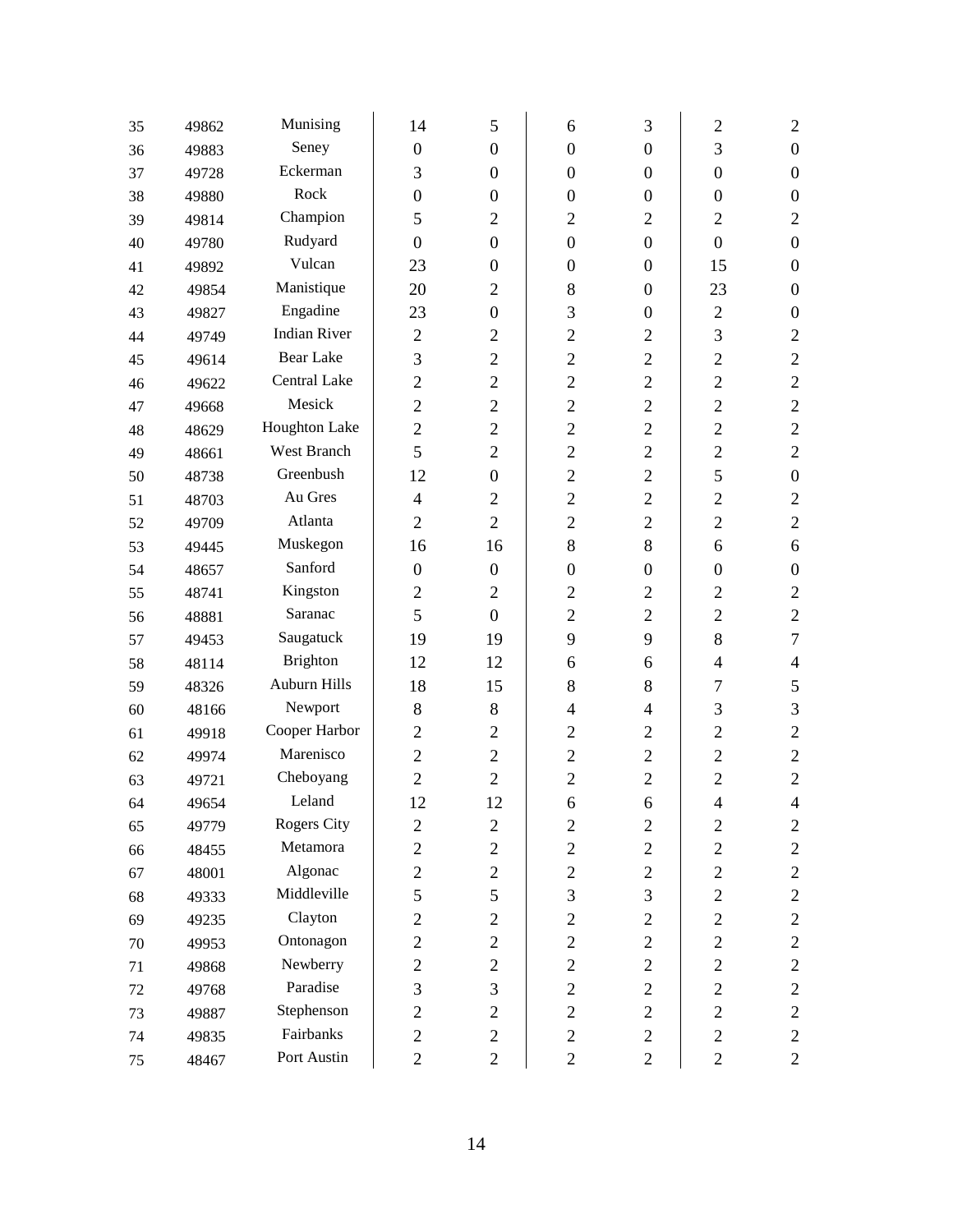## **Table 2A-Assigned Nodes to Cover Tourism Demand of National and State Parks in the State of Michigan**

| Node   | Zip Code        | City                        | Parks                                                                                 |
|--------|-----------------|-----------------------------|---------------------------------------------------------------------------------------|
| 1      | 49931           | Houghton                    | Keweenaw National Histrical Park; F. J. McLain State Park                             |
| 2      | 49855           | Marquette                   | Little Presque Isle                                                                   |
| 3      | 49724           | Sault Saint<br>Marie        | <b>Brimley State Park</b>                                                             |
| 4      | 49912           | <b>Bruce</b><br>Crossing    | <b>Bond Falls Scenic Site</b>                                                         |
| 5      | 49920           | <b>Crystal Falls</b>        | <b>Bewabic State Park</b>                                                             |
| 6      | 49878           | Rapid River                 |                                                                                       |
| 7      | 49781/<br>49781 | Mackinaw<br>City/St. Ignace | Straits State Park; Wilderness State Park                                             |
| 8      | 49684           | <b>Traverse City</b>        | Interlochen State Park; Keith J. Charters Traverse City State Park                    |
| 9      | 49738           | Grayling                    | Hartwick Pines State Park; North Higgins Lake State Park                              |
| 10     | 49738           | Alpena                      | Negwegon State Park                                                                   |
| 11     | 49431           | Ludington                   | Charles Mears State Park; Ludington State Park; Silver Lake ORV Area                  |
| 12     | 48617           | Clare                       |                                                                                       |
| 13     | 48706           | <b>Bay City</b>             | <b>Bay City State Park</b>                                                            |
| 14     | 49503           | <b>Grand Rapids</b>         |                                                                                       |
| 15     | 48906           | Lansing                     | Sleepy Hollow State Park                                                              |
| 16     | 48504           | Flint                       | Ortonville Recreation Area; Seven Lakes State Park                                    |
| 17     | 48060           | Port Huron                  | Lakeport State Park                                                                   |
| 18     | 49022           | <b>Benton Harbor</b>        | Van Buren State Park; Warren Dunes State Park                                         |
| 19     | 49024           | Portage                     | Fort Custer Recreation Area                                                           |
| 20     | 49068           | Marshall                    |                                                                                       |
| 21     | 48104           | Ann Arbor                   | Maybury State Park                                                                    |
| 22     | 48216           | Detroit                     | Belle Isle Park; Outdoor Adventure Center; William G. Milliken State Park &<br>Harbor |
| 23     | 48133           | Luna Pier                   |                                                                                       |
| 24     | 49919           | Covington                   | Baraga State Park                                                                     |
| $25\,$ | 49770           | Petoskey                    | Petoskey State Park; Young State Park                                                 |
| 26     | 49735           | Gaylord                     | Otsego Lake State Park                                                                |
| 27     | 49646           | Kalkaska                    |                                                                                       |
| 28     | 49601           | Cadillac                    | William Mitchell State Park                                                           |
| 29     | 49677           | Reed City                   |                                                                                       |
| 30     | 49329           | <b>Howard City</b>          | Newaygo State Park                                                                    |
| 31     | 48847           | Ithaca                      |                                                                                       |
| 32     | 48444           | <b>Imlay City</b>           |                                                                                       |
| 33     | 49201           | Jackson                     | Waterloo Recreation Area                                                              |
| 34     | 49948           | Mass City                   |                                                                                       |
| 35     | 49862           | Munising                    |                                                                                       |